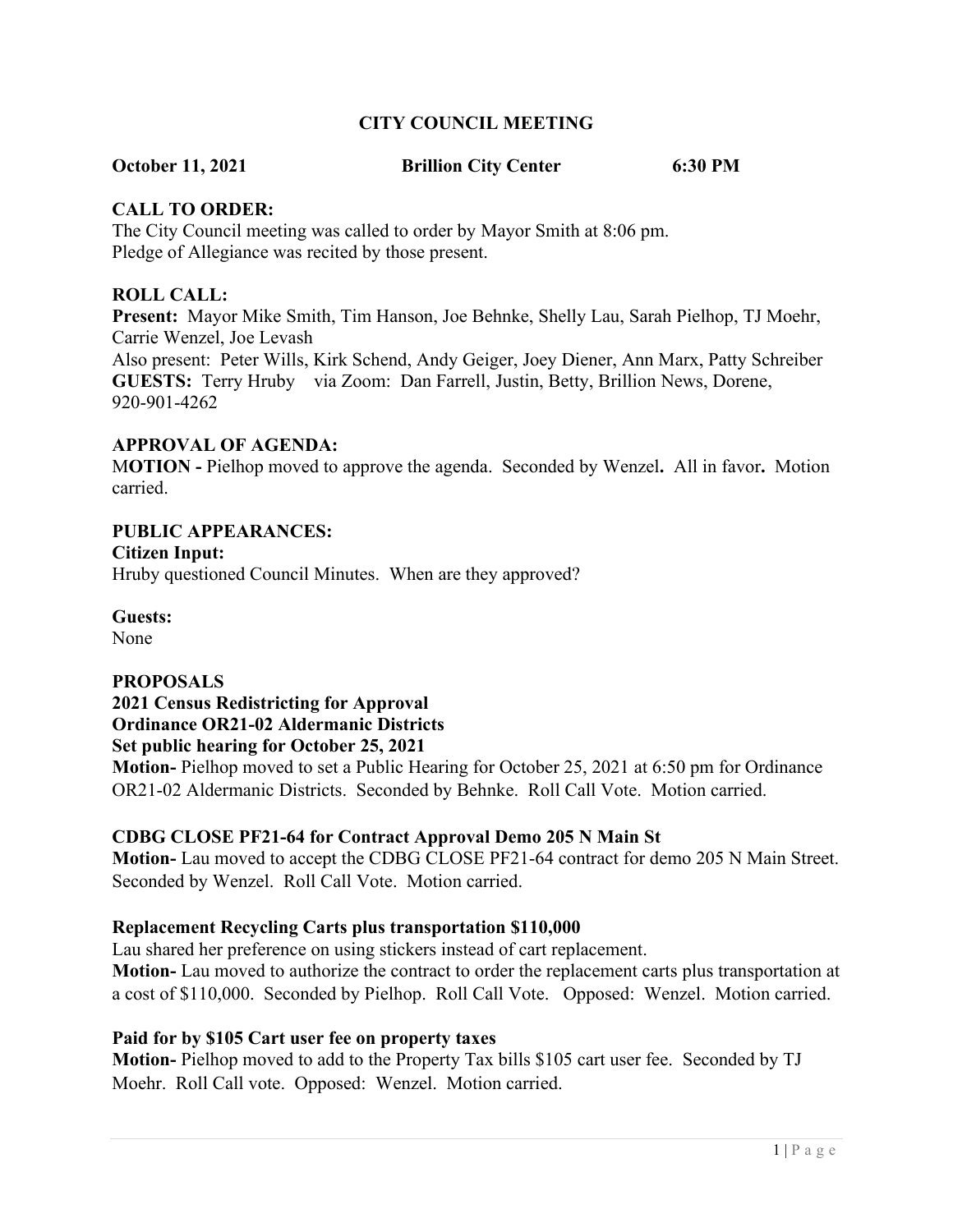## **Keeping quality carts, use for garbage. City retains for replacement**

#### **City of Brillion and Brillion Public Schools SRO 1st Addendum-for approval 1 st Addendum to SRO Agreement Approved Sept 20, 2021**

Pielhop thanked Kirk for working with this and making it happen.

**Motion-**Pielhop moved to approve the City of Brillion and Brillion Public Schools SRO 1st Addendum to SRO Agreement approved on September 20, 2021. Seconded by Lau. Roll Call vote. Motion carried.

#### **Amend RE21-05 Resolution Short-Term Borrowing \$260,000 Approved Feb 2021 Amended Resolution RE21-05 Short-Term Borrowing \$260,000**

**Motion-** Wenzel moved to approve amended RE21-05 Resolution Short-Term Borrowing \$260,000 Approved Feb 2021. Seconded by Pielhop. Roll Call Vote. Motion carried.

## **DPW Unapproved nonbudgeted Street Funding \$47,175**

See Later in the agenda.

# **League of Wisconsin Municipalities 2022 Workers Comp Quote \$49,970 due to claims rose \$16,000**

No Action

## **Donation Approval-Community Foundation /BAA for Park Equipment -Dennis Miller BAA**

Pielhop thanked Marx and Dennis Miller for working on this. **Motion-** Pielhop moved to approve the Community Foundation donation for park equipment. Seconded by Lau. Roll Call Vote. Motion carried.

## **Set 2022 Budget Public Hearing November 8th and Accept final budget**

**Motion-** Lau moved to set the 2022 Budget Public Hearing for November 8<sup>th</sup> at 6:50pm. Seconded by Pielhop. Roll Call Vote. Motion carried.

## **Town Hall 2022 Budget Discussion October 27th 5:30-7pm**

Advertised as a Committee of the Whole. Not mandatory for Council members to attend.

## **FINANCE AND PURCHASING**

## **DPW request borrowing \$47,175 Street Seal Coat completed project**

**Motion-** Wenzel moved to approve the DPW request for borrowing \$47,175 Street Seal Coat completed project. Seconded by Levash. Roll Call Vote. Opposed: Lau, Pielhop Motion carried.

## **PROTECTIONS OF PERSONS AND PROPERTY Homecoming Parade & Activities Update** Nothing Further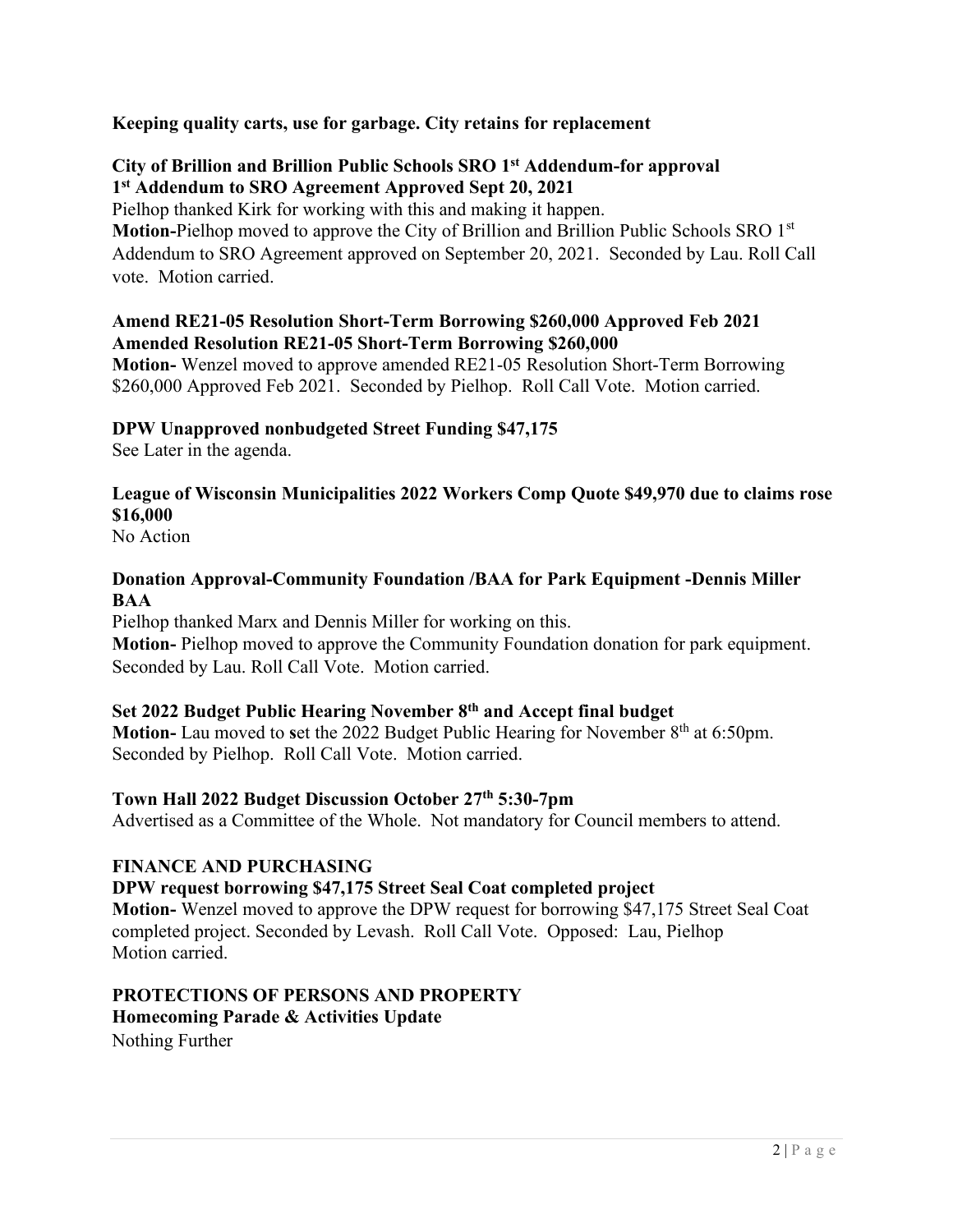# **CITY BUILDINGS AND GROUND**

**City of Brillion Roads Annual Paser Ratings 2022 Road Projects 5-year Street Project Plan DPW request borrowing \$47,175 Street Seal Coat completed project Waste Water Treatment Plant Upgrade \$13 Million-Begin by 2023-2024** Nothing to add

#### **Approval to solicit offers for sponsorships, naming rights, for city properties, buildings, rooms.**

**Motion-** Pielhop moved to approve to solicit offers for sponsorships, naming rights for city properties, buildings, rooms. Seconded by Wenzel. Roll Call Vote. Motion carried.

#### **Approval for fundraising for City Departments, Staff, Mayor, Council to support city funding needs.**

**Motion-** Lau moved to approve fundraising for City Departments, Staff, Mayor, Council to support city funding needs. Seconded by TJ Moehr. Roll Call Vote. Motion carried.

# **Request review of City property utilization for potential sale discussion**

Equipment Land

**Motion-**Pielhop moved to request a review of all City Equipment and Land for Sale. Seconded by Lau. All in favor. Motion carried.

## **PERSONNEL**

## **8:41PM**

**Motion-** Pielhop moved to go into Closed Session per W.S.S. 19.85 (1)(c). Seconded by Hanson. All in favor. Motion carried. **9:42PM** moved to go back into Open Session per W.S.S. 19.85 (1)(c).

## **CITY ADMINISTRATOR**

## **Round Lake Farms Annexation Update-No Action**

Wills gave an update. WI Department of Admin for review response received today. DOA approves the City of Brillion to move forward, neighbor objections are outside the annex review.

Smith explained anything taking place on the land will be reviewed/addressed by the Plan Commission after the annexation. Second stage is the zoning. The road is not annexed. That discussion comes after the annex is complete.

Lays out the City if Brillion has the ability to get piping to the property, not the cost. Smith will make sure verbiage is in the agreement that this is only at the cost of Ariens.

Temporary Zoning change at annexation completion from A1 to C2. A1 does not fit in the City of Brillion zoning. Will need to review and determine zoning fit within 12 months. Liquor License transfers with the annex. Operator License does not transfer.